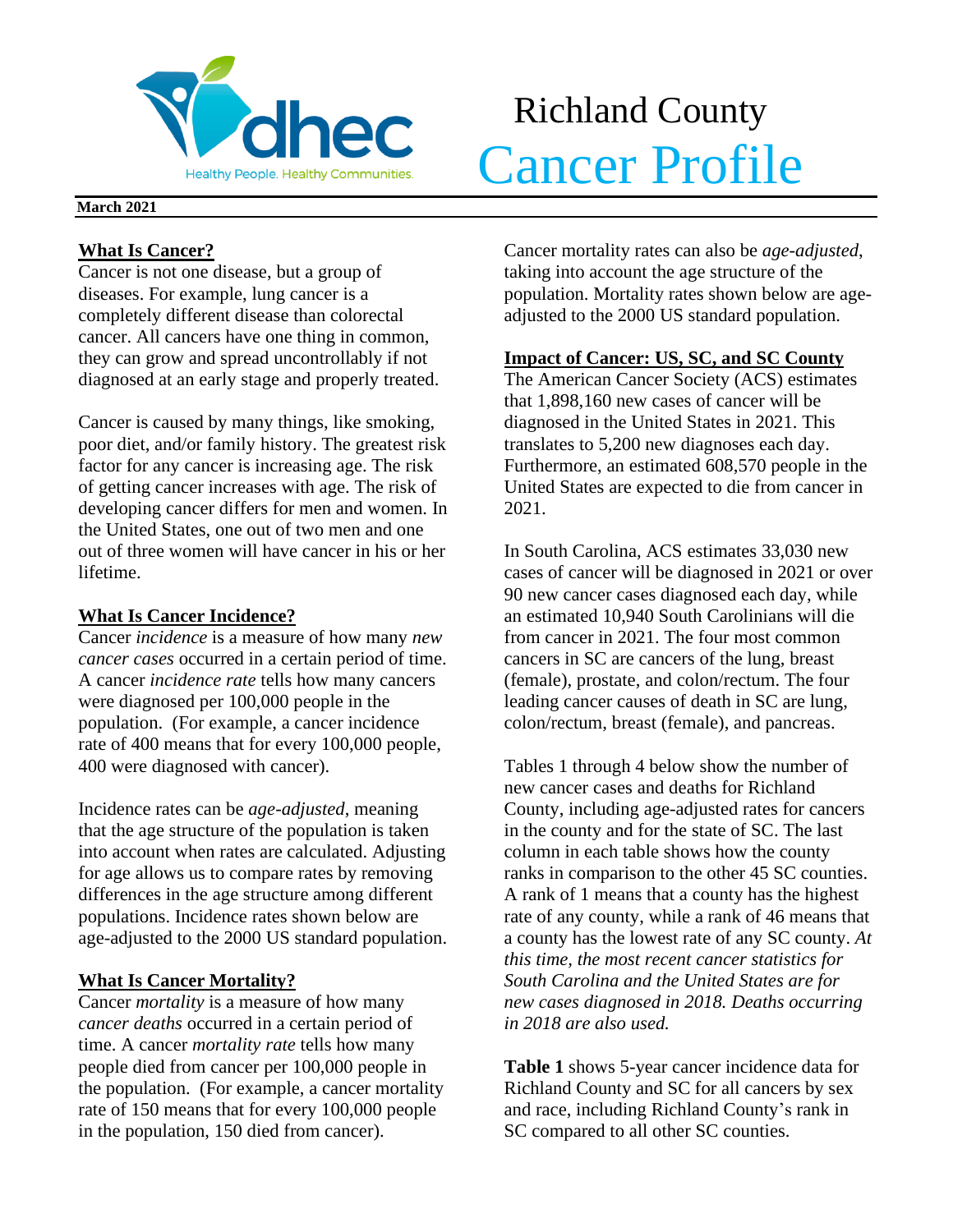| Table 1. Cancer Incidence by Sex and Race, |
|--------------------------------------------|
| 2014-2018, Richland County and South       |
| Carolina <sup>*</sup>                      |

|        | SС     | <b>Richland County</b> |           |           |
|--------|--------|------------------------|-----------|-----------|
|        | 5-year | 5-year                 | new       | <b>SC</b> |
|        | rate   | rate                   | $cases^*$ | rank      |
| all    | 450    | 438                    | 1779      | 31        |
| male   | 503    | 486                    | 876       | 32        |
| female | 411    | 405                    | 903       | 26        |
| white  | 452    | 434                    | 944       | 34        |
| black  | 441    | 446                    | 795       | 23        |

\***Counts are annual averages based on 5 years of data.** 5-year rates are per 100,000 age-adjusted to the 2000 US standard population. Statistics do not include *in situ* cancers, except for bladder. Source: SC Central Cancer Registry. ~ Statistic could not be calculated (small counts).

**Table 2** shows 5-year cancer mortality data for Richland County and SC for all cancers by sex and race, including Richland County's rank in SC compared to all other SC counties.

Table 2. Cancer Mortality by Sex and Race, 2014- 2018, Richland County and South Carolina\*

|        | <b>SC</b> | <b>Richland County</b> |         |      |
|--------|-----------|------------------------|---------|------|
|        | 5-year    | 5-year                 | lives   | SС   |
|        | rate      | rate                   | $lost*$ | rank |
| all    | 165       | 170                    | 658     | 27   |
| male   | 203       | 210                    | 343     | 29   |
| female | 137       | 144                    | 315     | 19   |
| white  | 160       | 156                    | 340     | 35   |
| black  | 185       | 192                    | 307     | 21   |

\***Counts are annual averages based on 5 years of data.** 5-year rates are per 100,000 age-adjusted to the 2000 US standard population. Sources: SC Central Cancer Registry and SC Vital Records. ~ Statistic could not be calculated (small counts).

**Table 3** shows 5-year cancer incidence data for Richland County and SC for selected cancers, including Richland County's rank in SC compared to all other SC counties.

| Table 3. Cancer Incidence for Selected Cancers, |
|-------------------------------------------------|
| 2014-2018, Richland County and South Carolina*  |

|                      | SC             | <b>Richland County</b> |                 |                   |  |
|----------------------|----------------|------------------------|-----------------|-------------------|--|
| cancer               | 5-year<br>rate | 5-year<br>rate         | new<br>$cases*$ | <b>SC</b><br>rank |  |
| breast<br>(female)   | 130            | 148                    | 328             | 4                 |  |
| prostate<br>(male)   | 113            | 123                    | 239             | 17                |  |
| $l$ ung/<br>bronchus | 63             | 56                     | 225             | 40                |  |
| colon/<br>rectum     | 38             | 34                     | 134             | 42                |  |
| pancreas             | 14             | 13                     | 53              | 28                |  |

\***Counts are annual averages based on 5 years of data.** 5-year rates are per 100,000 age-adjusted to the 2000 US standard population. Statistics do not include *in situ* cancers, except for bladder. Source: SC Central Cancer Registry. ~ Statistic could not be calculated (small counts).

**Table 4** shows 5-year cancer mortality data for Richland County and SC for selected cancers, including Richland County's rank in SC compared to all other SC counties.

| Table 4. Cancer Mortality for Selected Cancers, |
|-------------------------------------------------|
| 2014-2018, Richland County and South Carolina*  |

|                 | <b>SC</b> | <b>Richland County</b> |         |           |  |
|-----------------|-----------|------------------------|---------|-----------|--|
|                 | 5-year    | 5-year                 | lives   | <b>SC</b> |  |
| cancer          | rate      | rate                   | $lost*$ | rank      |  |
| breast          |           |                        |         |           |  |
| (female)        | 22        | 27                     | 59      | 11        |  |
| prostate        | 22        | 31                     | 42      | 10        |  |
| (male)          |           |                        |         |           |  |
| $l$ ung/        |           |                        |         |           |  |
| bronchus        | 43        | 40                     | 154     | 37        |  |
| $\text{colon}/$ |           |                        |         |           |  |
| rectum          | 14        | 13                     | 51      | 37        |  |
| pancreas        |           | 12                     | 45      | 25        |  |

\***Counts are annual averages based on 5 years of data.** 5-year rates are per 100,000 age-adjusted to the 2000 US standard population. Sources: SC Central Cancer Registry and SC Vital Records. ~ Statistic could not be calculated (small counts).

**Table 5** shows the percentage of cancers diagnosed in early and late stages of disease in Richland County and SC. Cancers diagnosed in late stages lessen the potential for successful treatment and raise the risk of premature loss of life.